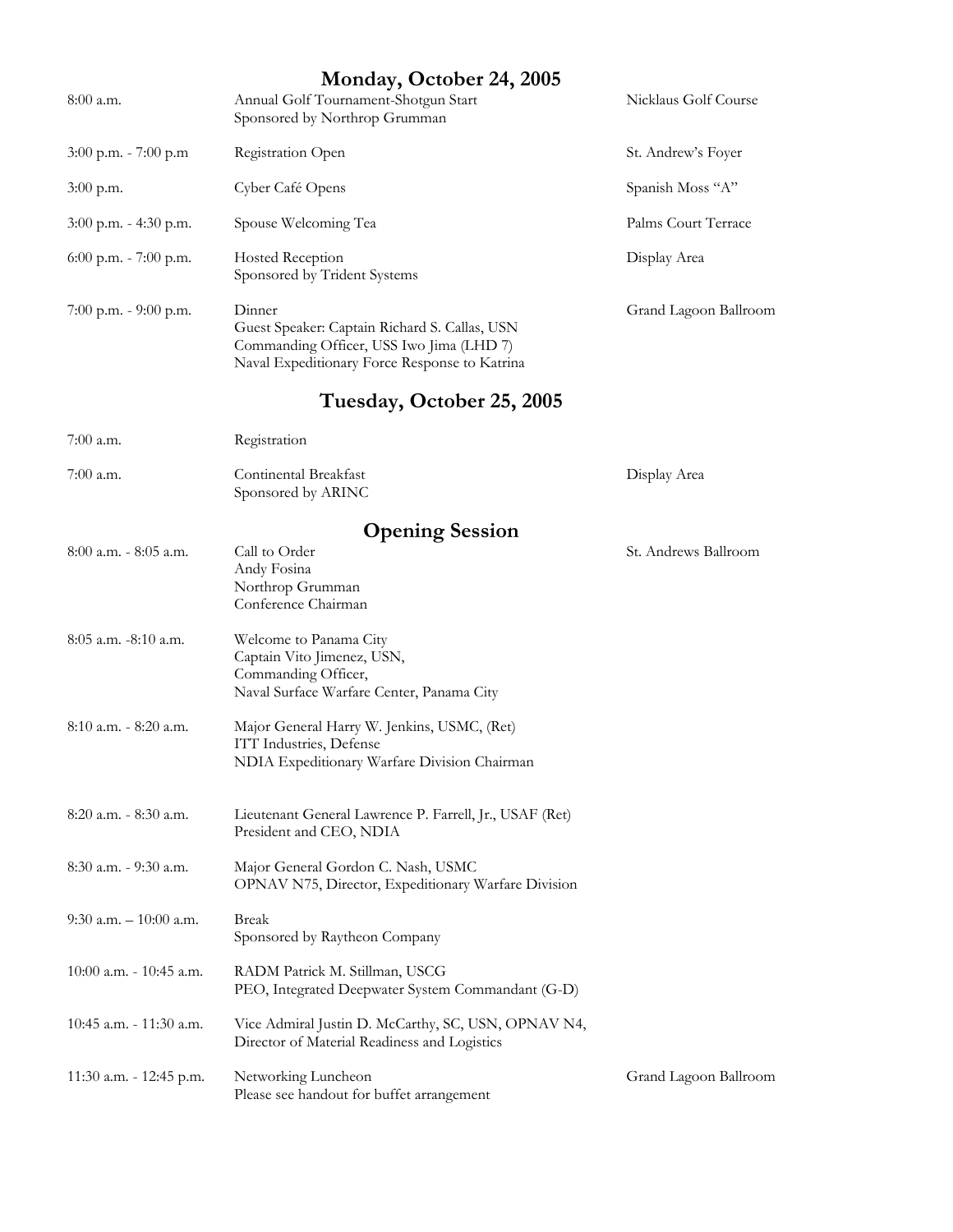# **Joint Battlespace Awareness and Command and Control Session Chairman: Mr. Kevin Gordon, SAIC**

Session Focus: The coherent integration of information and knowledge management necessary for successful Joint and Coalition Battlespace Management & Command and Control (C2) - focusing/sustaining transformation. The session will focus on the issues, domain challenges, and opportunities facing Joint and Coalition partners in the areas of Joint system integration and consolidation, and priorities of implementation.

| 12:50 p.m. $-1:00$ p.m.  | Mr. Kevin Gordon, SAIC                                                                                                                                                                                                                                                                                                                                                                                                                                         |                                                           |
|--------------------------|----------------------------------------------------------------------------------------------------------------------------------------------------------------------------------------------------------------------------------------------------------------------------------------------------------------------------------------------------------------------------------------------------------------------------------------------------------------|-----------------------------------------------------------|
| $1:00$ p.m.              | MV 22 Arrives at NSWC PC Helo Pad                                                                                                                                                                                                                                                                                                                                                                                                                              |                                                           |
| $1:00$ p.m. $-2:15$ p.m. | Panel Presentations:<br>Captain R. Simon, USN, Navy, Director Force Net,<br>NETWARCOM<br>Colonel R. McFarland, USMC, Director, C2 Integration<br>Division Expeditionary Force Development Center, MCCDC<br>Colonel James B. Henderson, USA, Army, Land WarNet<br>Colonel Greg Pietrocola, USAF, Advisor to the Commander,<br>AFC2ISR Center, Langley AFB, VA<br>Mr. George V. Galdorisi, Director, Decision Support Group,<br>SPAWAR Systems Center, San Diego |                                                           |
|                          | Moderated by: Mr. George V. Galdorisi                                                                                                                                                                                                                                                                                                                                                                                                                          |                                                           |
| 1:40 p.m.                | Two Buses depart Marriott for MV 22 tour at NSWC PC.<br>Scheduled time for return to the Marriott is 3:20 p.m.                                                                                                                                                                                                                                                                                                                                                 | Sign up in advance at the<br>conference registration desk |
| 2:15 p.m. - 2:45 p.m.    | <b>Break</b><br>Sponsored by General Dynamics C4 Systems                                                                                                                                                                                                                                                                                                                                                                                                       |                                                           |
| 2:35 p.m.                | Two Buses depart Marriott for MV 22 tour at NSWC PC.<br>Scheduled time for return to the Marriott is 4:15 p.m.                                                                                                                                                                                                                                                                                                                                                 | Sign up in advance at the<br>conference registration desk |
| 2:45 p.m. - 3:15 p.m.    | Panel Question and Answer period                                                                                                                                                                                                                                                                                                                                                                                                                               |                                                           |
| 3:15 p.m. - 3:30 p.m.    | Wrap-Up Speaker:<br>Rear Admiral A.M. Macy Jr., USN, Commander, Naval<br>Surface Warfare Center, Deputy Commander for Warfare<br>Systems Engineering, Naval Sea Systems Command                                                                                                                                                                                                                                                                                |                                                           |
| 3:30 p.m.                | Two Buses depart Marriott for MV 22 tour at NSWC PC.<br>Scheduled time for return to the Marriott is 5:10 p.m.                                                                                                                                                                                                                                                                                                                                                 | Sign up in advance at the<br>conference registration desk |
| 5:30 p.m. - 7:00 p.m.    | <b>Hosted Networking Reception</b><br>Sponsored by Austal, BAE Systems, Base - X Shelters, The<br>Boeing Company, Lockheed Martin Company, and SAIC                                                                                                                                                                                                                                                                                                            | Grand Lagoon Ballroom and<br>Display Area                 |
| 6:15 p.m.                | Bay County Military Affairs Committee Presentations                                                                                                                                                                                                                                                                                                                                                                                                            | Grand Lagoon Ballroom                                     |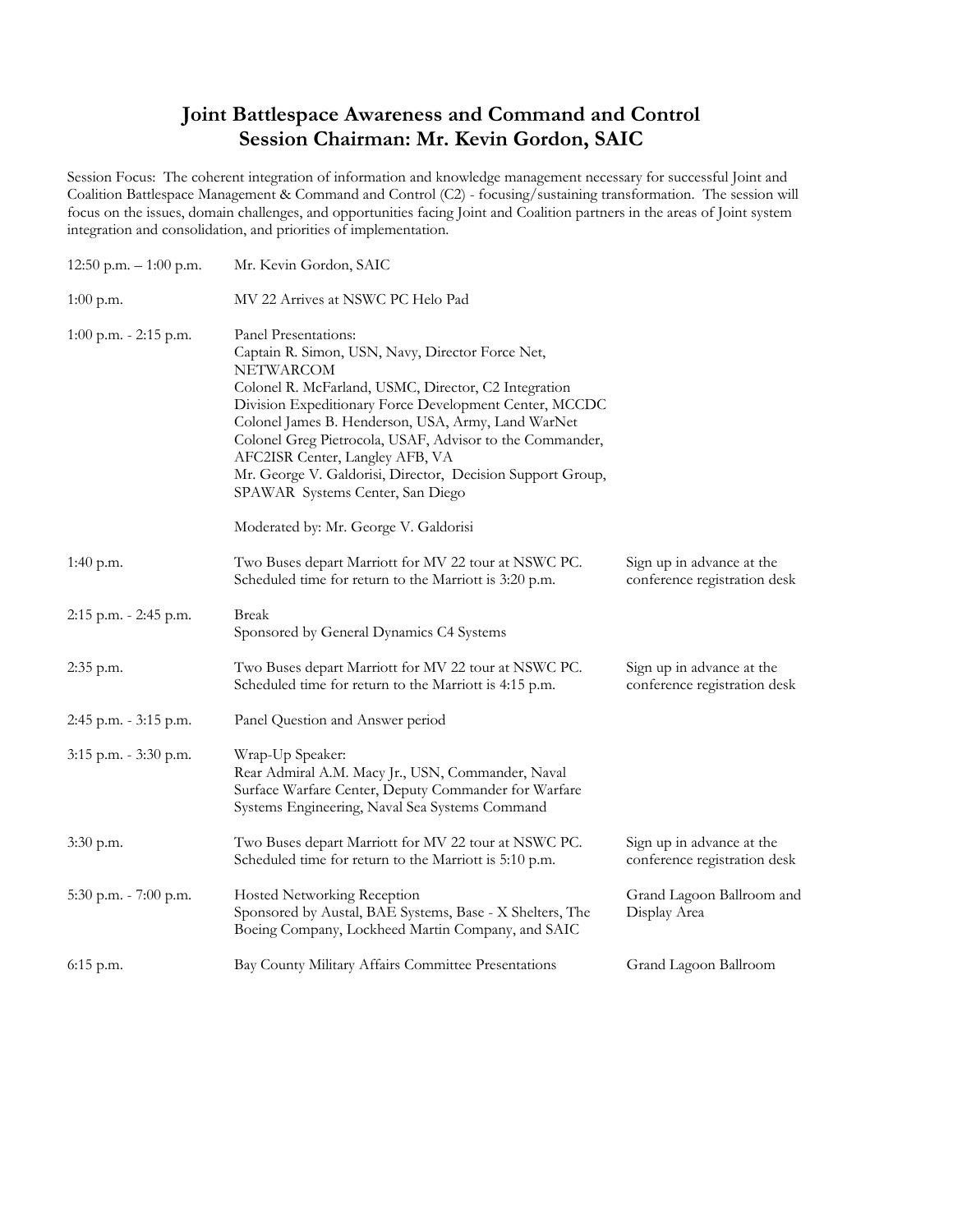### **Wednesday, October 26, 2005**

| $6:45$ a.m.              | Registration                                                                                                                      |                                                           |
|--------------------------|-----------------------------------------------------------------------------------------------------------------------------------|-----------------------------------------------------------|
| $6:45$ a.m. $-7:30$ a.m. | Continental Breakfast<br>Sponsored by AeroVironment                                                                               | Display Area                                              |
| $7:30$ a.m. $-8:30$ a.m. | General Michael W. Hagee, USMC,<br>Commandant of the Marine Corps<br>Admiral Michael G. Mullen, USN,<br>Chief of Naval Operations |                                                           |
| $8:30$ a.m. $-8:45$ a.m. | <b>Short Break</b>                                                                                                                |                                                           |
| $8:30$ a.m.              | Two Buses depart Marriott for MV 22 tour at NSWC PC.<br>Scheduled time for return to the Marriott is 10:10 a.m.                   | Sign up in advance at the<br>conference registration desk |

# **Sustaining the Sea Base Session Chairman: Vice Admiral James Amerault, USN (Ret), Alion-JJMA Maritime Section**

Session Focus: Leveraging our country's long history of successful amphibious warfare and expeditionary operations in the maritime environment to enable us to not only fight, but also sustain forces totally "from the sea", presents significant challenges to the logistician. This session will examine those challenges from the joint perspective, as well as that of individual services, with a view toward identifying and clarifying the issues and opportunities for government and industry to "deliver the goods" from the sea base.

| $8:45$ a.m. $-9:15$ a.m.   | Mr. Andrew D. Jones, Vice President UPS Supply Chain<br>Solutions                                                                                                                                                                                                                                                                                                                                                                                                       |                                                           |
|----------------------------|-------------------------------------------------------------------------------------------------------------------------------------------------------------------------------------------------------------------------------------------------------------------------------------------------------------------------------------------------------------------------------------------------------------------------------------------------------------------------|-----------------------------------------------------------|
| $9:15$ a.m. $-10:15$ a.m.  | Panel Presentations:<br>Mr. Jonathan Kaskin, OPNAV N42, Director Strategic<br>Mobility/Combat Logistics Division<br>Colonel (Promotable) Robin Swan, USA, Director Concept<br>Development and Experimentation, Futures Center, HQ<br>Army Training and Doctrine Command<br>Captain Craig Galloway, USN, US Transportation Command,<br>J5A<br>Mr. Frederick Baillie, Executive Director, J37, Defense<br>Logistics Agency<br>Mr. Nicholas Linkowitz, HQMC I&L (Code LPV) |                                                           |
|                            | Moderated by: Mr. Stephen Carmel, Maersk Line, Ltd.                                                                                                                                                                                                                                                                                                                                                                                                                     |                                                           |
| 9:25 a.m.                  | Two Buses depart Marriott for MV 22 tour at NSWC PC.<br>Scheduled time for return to the Marriott is 11:05 a.m.                                                                                                                                                                                                                                                                                                                                                         | Sign up in advance at the<br>conference registration desk |
| $10:15$ a.m. $-10:45$ a.m. | <b>Break</b><br>Sponsored by Bell Helicopter, A Textron Company                                                                                                                                                                                                                                                                                                                                                                                                         |                                                           |
| $10:20$ a.m.               | Two Buses depart Marriott for MV 22 tour at NSWC PC.<br>Scheduled time for return to the Marriott is 12:00 a.m.                                                                                                                                                                                                                                                                                                                                                         | Sign up in advance at the<br>conference registration desk |
| $10:45$ a.m. - 11:15 a.m.  | Panel Question and Answer period                                                                                                                                                                                                                                                                                                                                                                                                                                        |                                                           |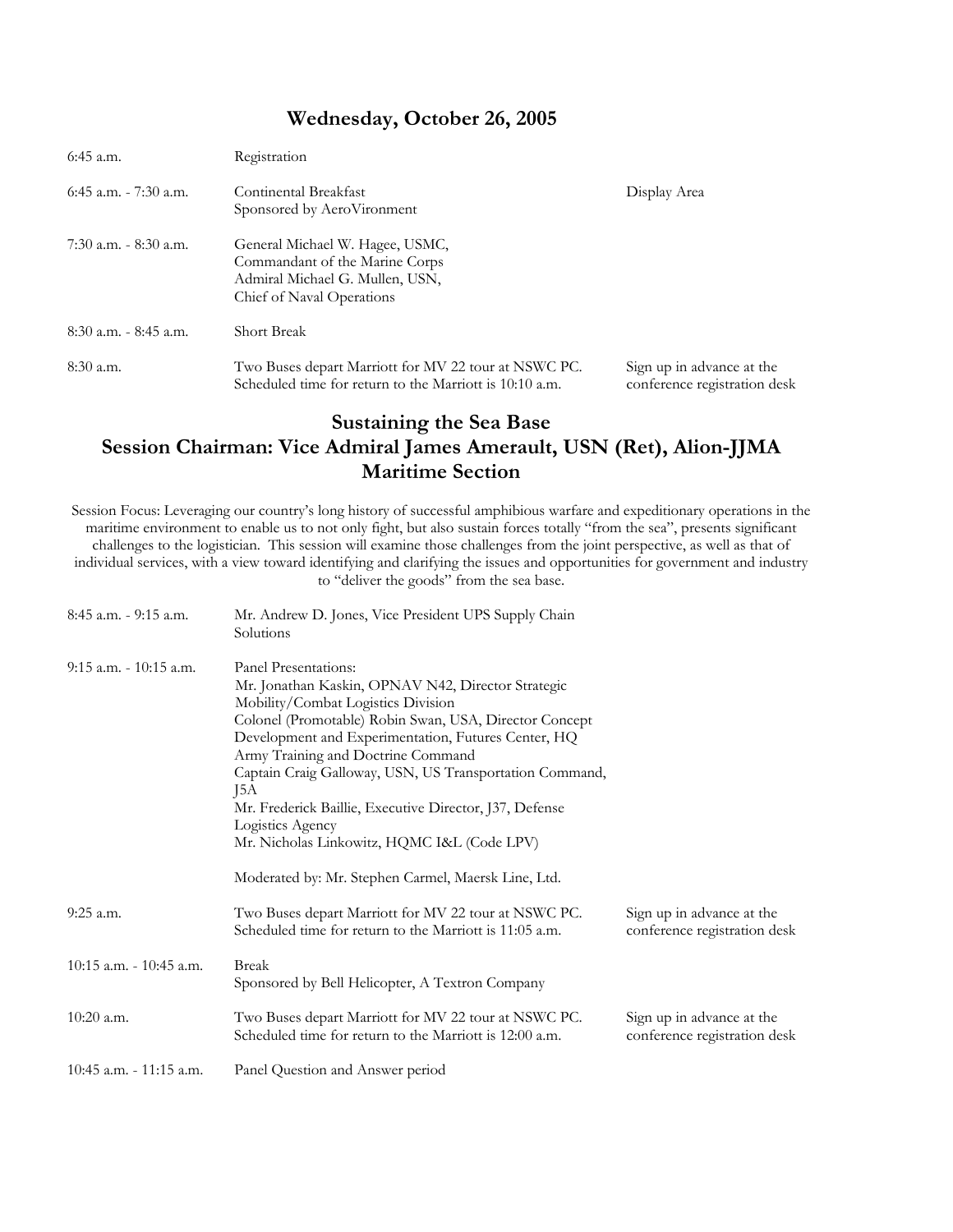| $11:15$ a.m. $-11:30$ a.m. | NDIA Expeditionary Warfare Division Seabasing Study Brief<br>Mr. Paul Bishop, The Bishop Group                           |
|----------------------------|--------------------------------------------------------------------------------------------------------------------------|
| $11:30$ a.m. - 11:45 a.m.  | Wrap-Up Speaker: Mr. Robert Luby, Jr., Vice President<br>Supply Chain Management, Public Sector Leader, IBM              |
| 11:45 a.m. $-$ 1:45 p.m.   | Lunch Speaker: Lieutenant General James M. Mattis, USMC<br>Commanding General Marine Corps Combat Development<br>Command |
| $1:00$ p.m.                | MV 22 Departs NSWC PC                                                                                                    |

## **Force Multipliers for The Joint Battlespace Session Chairman: Rear Admiral Bill Fogarty, USN (Ret), BAE Systems**

Session Focus: The realities of restrained defense budgets, coupled with the requirements of the Joint Warfighters, necessitate innovative approaches to achieving force multipliers. This session will focus on the issues, challenges and opportunities in the areas of platforms, sensors, weapon systems, automation, and reduced manning in order to provide the warfighters the most "bang for the buck".

| 1:45 p.m. - 2:45p.m.     | Panel Presentations                                                                                                                                                                                                                                                                                                                                                                                                                                            |
|--------------------------|----------------------------------------------------------------------------------------------------------------------------------------------------------------------------------------------------------------------------------------------------------------------------------------------------------------------------------------------------------------------------------------------------------------------------------------------------------------|
|                          | Rear Admiral Charles Hamilton, USN, Program Executive<br>Officer Ships                                                                                                                                                                                                                                                                                                                                                                                         |
|                          | Rear Admiral William Landay, USN, Program Executive<br>Officer Littoral and Mine Warfare                                                                                                                                                                                                                                                                                                                                                                       |
|                          | Brigadier General Thomas Conant, USMC, Assistant Deputy<br>Commandant for Combat Development and Integration<br>Brigadier General Andrew S. Dichter, USAF, Deputy<br>Director for Joint Integration, Directorate of Operational<br>Capability Requirements, Deputy Chief of Staff for Air and<br>Space Operations, Headquarters, USAF<br>Mr. George Solhan, ONR, Director, Naval Expeditionary<br>Maneuver Warfare and Combating Terrorism S and T<br>Division |
|                          | Moderated by: Vice Admiral Hank Mustin, USN (Ret)                                                                                                                                                                                                                                                                                                                                                                                                              |
| 2:45 p.m. - 3:15 p.m.    | <b>Break</b><br>Sponsored by Maersk Line, Limited                                                                                                                                                                                                                                                                                                                                                                                                              |
| 3:15 p.m. - 3:45 p.m.    | Panel Question and Answer Period                                                                                                                                                                                                                                                                                                                                                                                                                               |
| $3:45$ p.m. $-4:00$ p.m  | Wrap-Up Speaker:<br>Vice Admiral Doug Katz, USN (Ret)                                                                                                                                                                                                                                                                                                                                                                                                          |
| $4:45$ p.m.              | First bus departs for NSWC-PC                                                                                                                                                                                                                                                                                                                                                                                                                                  |
| 5:00 p.m. - 7:00 p.m.    | NSWC-PC Open House<br>And<br>Networking Reception<br>Sponsored by EDO Corporation                                                                                                                                                                                                                                                                                                                                                                              |
| 7:00 p.m. - $10:00$ p.m. | Pig Roast                                                                                                                                                                                                                                                                                                                                                                                                                                                      |
| $10:00$ p.m.             | Last bus departs NSWC-PC for Bay Point Marriott                                                                                                                                                                                                                                                                                                                                                                                                                |